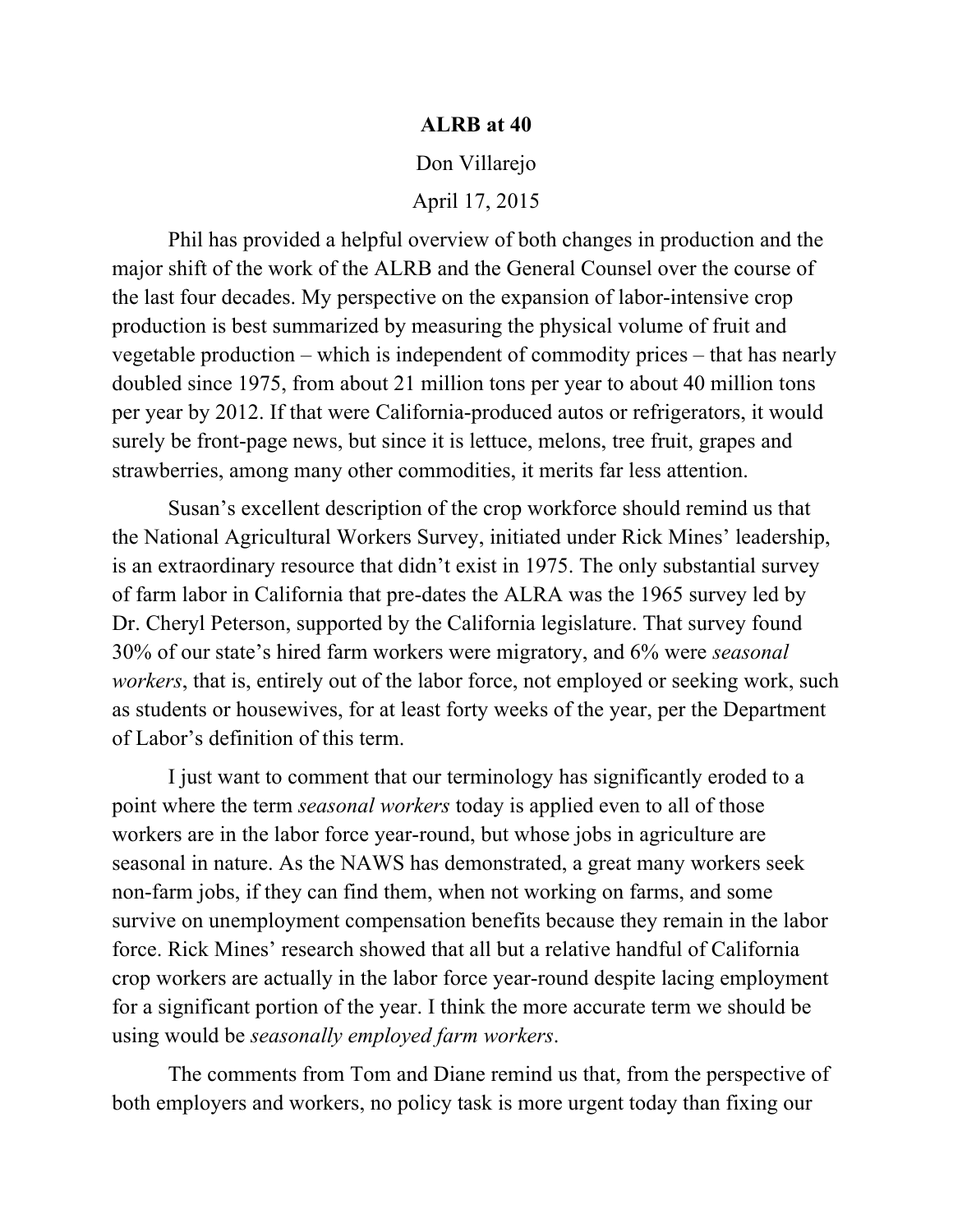broken immigration laws and regulations. It appears that extending DACA to more persons who currently lack employment authorization is the only short-term possibility.

 I do have a few comments I'd like to add to the discussion. The changes in temporal farm employment since 1975 are simple: instead of a peak of employment in September of each year, we now have a six-month "peak period" of farm employment that extends from May through September, thanks to both earlier and later varieties, nearly year-round harvesting of some annual crops such as of tree and vine plantings, and other factors. strawberries, a major increase in winter pruning labor owing to the huge expansion

## **Slide 2. Note peak in September during 1975-77, vs. six-month "peak period" from May through September during 2011-13. Also, in all but September, employment in each month was greater in recent years as compared with the earlier time frame.**

 Overall, there have been substantial changes in agricultural employment between 1975 and the present: self-employed workers (farmers and ranchers, including unpaid family workers) have sharply declined. Direct hire farm labor employment has declined somewhat, while labor contractor employment has dramatically increased, as have other types of agricultural service employment.

# **Slide 3. Distinguish self-employment (farmers, ranchers and unpaid family workers) from hired worker employment. The biggest increased have been in FLC and other services.**

 Next, we examine what transpired among farm employers with differing payroll sizes during this same time frame. Overall, the number of employers of farm labor declined by 50% between 1975 and 2013.

 While the number of farm and ranch employers with 500 or more employees during September grew by half between 1979 and 2013, increasing from 28 in 1979 to 41 in 2013, the number of FLCs with 500 or more employees quadrupled, increasing from just 21 in 1979 to 93 in 2013. Again, note the reversal: in 1979, the number of farm operators with 500 or more employees was one-third greater than with 500 or more employees in September was twice as large as the number of the corresponding number of FLCs of that size. But in 2013, the number of FLCs farm operators of corresponding size.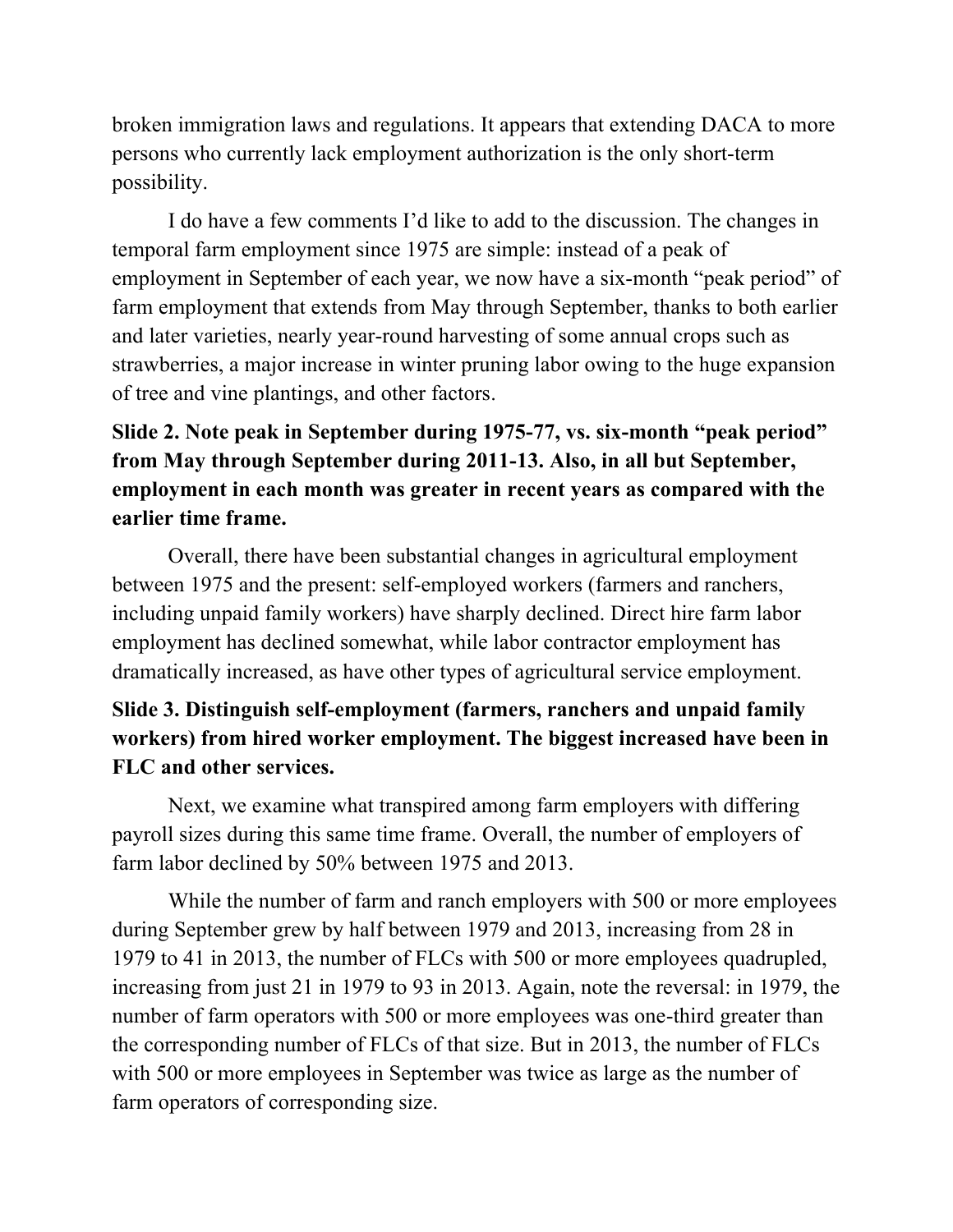**farmers of agricultural service business, mostly FLCS, with at least 500 workers during September of 1979, more than tripled in September 2013, employment, by employer size, shifted from smaller employers to much larger Slide 4. The dramatic increase in the total number of persons employed by increasing from 38,000 to more than 140,000. The entire distribution of ones.** 

 from farm management businesses, are not recognized for collective bargaining purposes under the ALRA. Thus, the employment sector in agriculture that has experienced the most rapid growth since 1975 does not exist, as far as the law is concerned. Persons employed by a labor contactor will typically know the name of the contractor, but may be entirely unaware of the name of farm operation of the place where they are working. What's important in the present context is that labor contactors, as distinct

 There is evidence that wage rates have not improved for direct-hire field and Farm Labor Survey that the average wage rate for direct-hire field & livestock workers (production workers) was \$2.60 per hour. In 2014 dollars, that's \$13.50 livestock workers since 1974. In 1974, farmers and ranchers reported to the USDA per hour.

 But California's farmers and ranchers interviewed in 2014 reported the average wage rate for direct-hire field and livestock workers in that year was just \$11.33. Another measure of farm labor wage rates compares them with wage rates for production workers in other industries, such as jobs in California's meaning that farm workers have made no progress in improving their earnings relative to other production workers in the state. manufacturing industry. That ratio, in both 1974 and 2014, was identical: 54.2%,

### **Slide 5. Annual average wage rates for direct-hire farm workers in 1974 and 2014. Ratio of direct-hire farm labor wage rates to manufacturing workers in 1974 and 2014 are unchanged.**

 Poverty remains unacceptably prevalent among California's hired farm workers.

**Slide 8. Poverty Amidst Plenty. Tulare County poverty and worker reliance on SNAP and food pantries.**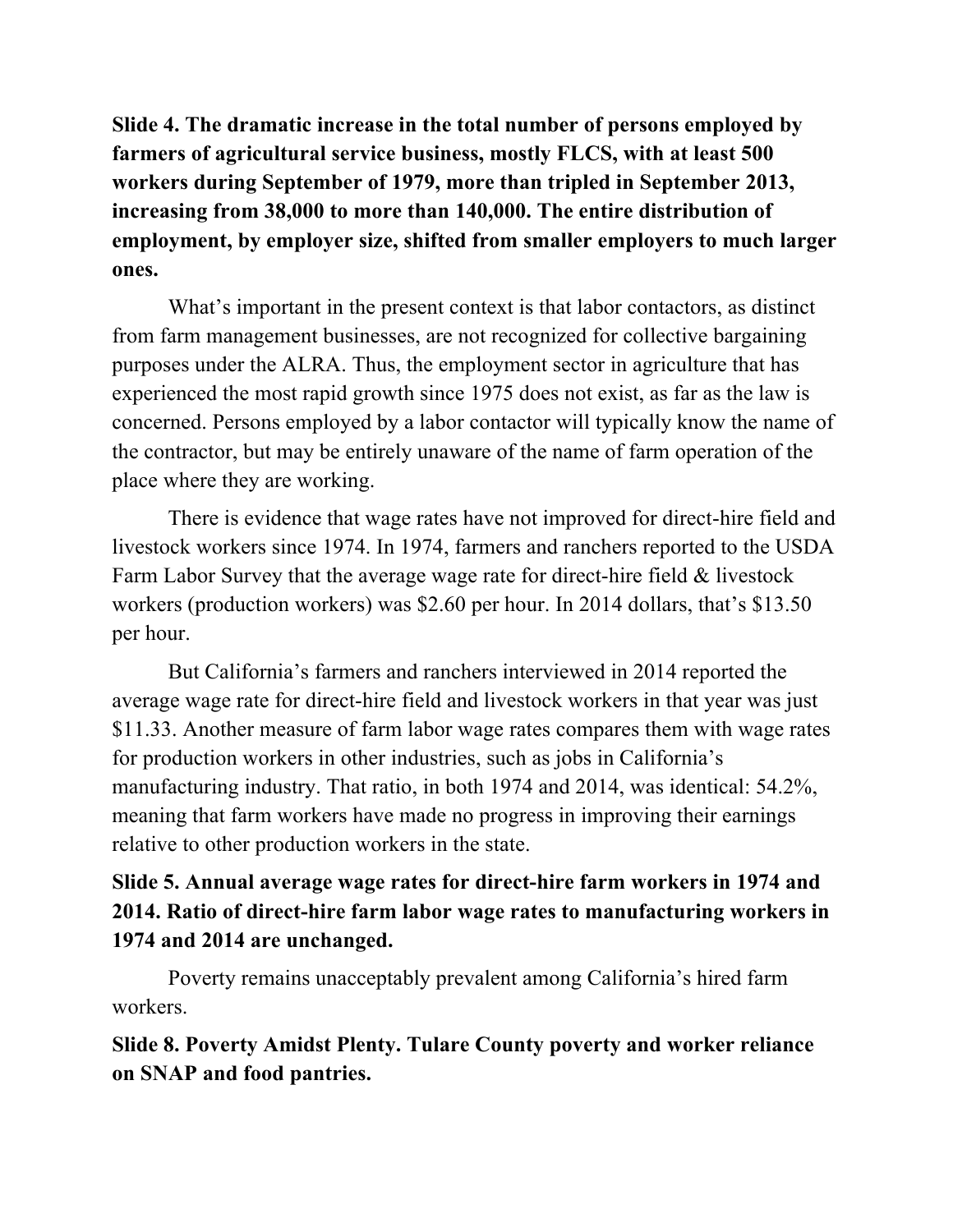It is obvious that the economic status of a very large portion of California's farm labor workforce has not improved since 1975. Moreover, the status of the agricultural industry, despite its obvious success in the face is many obstacles, has commodities has slid to just 2% of the state's GDP, down sharply from the corresponding measure in 1975. And farm employment is now a much smaller share of the state total than was the case in 1975. declined. The latest data indicate farm cash returns from the sale of agricultural

 I think it is time for consider a fundamentally different paradigm to look for improved prospects for farm labor in California. Consumers and other parties, such as environmental advocacy organizations, have become significant players in agricultural and farm labor issues. A few examples:

- • A new form of worker collective action has succeeded in forcing food marketing organizations to take responsibility for improving wages and working conditions of farm labor. Pioneered by the Baldemar Velasquez and the Farm Labor Organizing Committee in the Midwest and East Coast, another form has emerged in recent years – encounter at Taco Bell in Tucson 12 years ago – exemplified by the Coalition of Immokalee Workers. The CIW succeeded in persuading 11 major supermarket chains and fast-food businesses, such as McDonald's, Burger King, Subway and WalMart, to underwrite increases in farm wages, and other changes in employment relations, by mobilizing consumers – **Note that issues associated with secondary boycotts in labor relations disputes are not a concern**;
- • Just in the past month, thousands of farm laborers employed in Mexico's produce export business in Baja California participated in a multi-week strike starting on March 17 – their main leader was Fidel Sanchez, a veteran of CIW organizing in the U.S. They mounted the same tactic as CIW, i.e., seeking to persuade major fast-food chains and supermarkets to support their demands. Their petition has already gained more than 20,000 signatures, and is continuing to gather supporters. Some grower-packer-shippers based in our state are already feeling the pressure.

The issues facing California agriculture, and its workers, now include:

 • development of adequate irrigation supplies in a political environment in which urban residential use and environmental concerns are increasingly